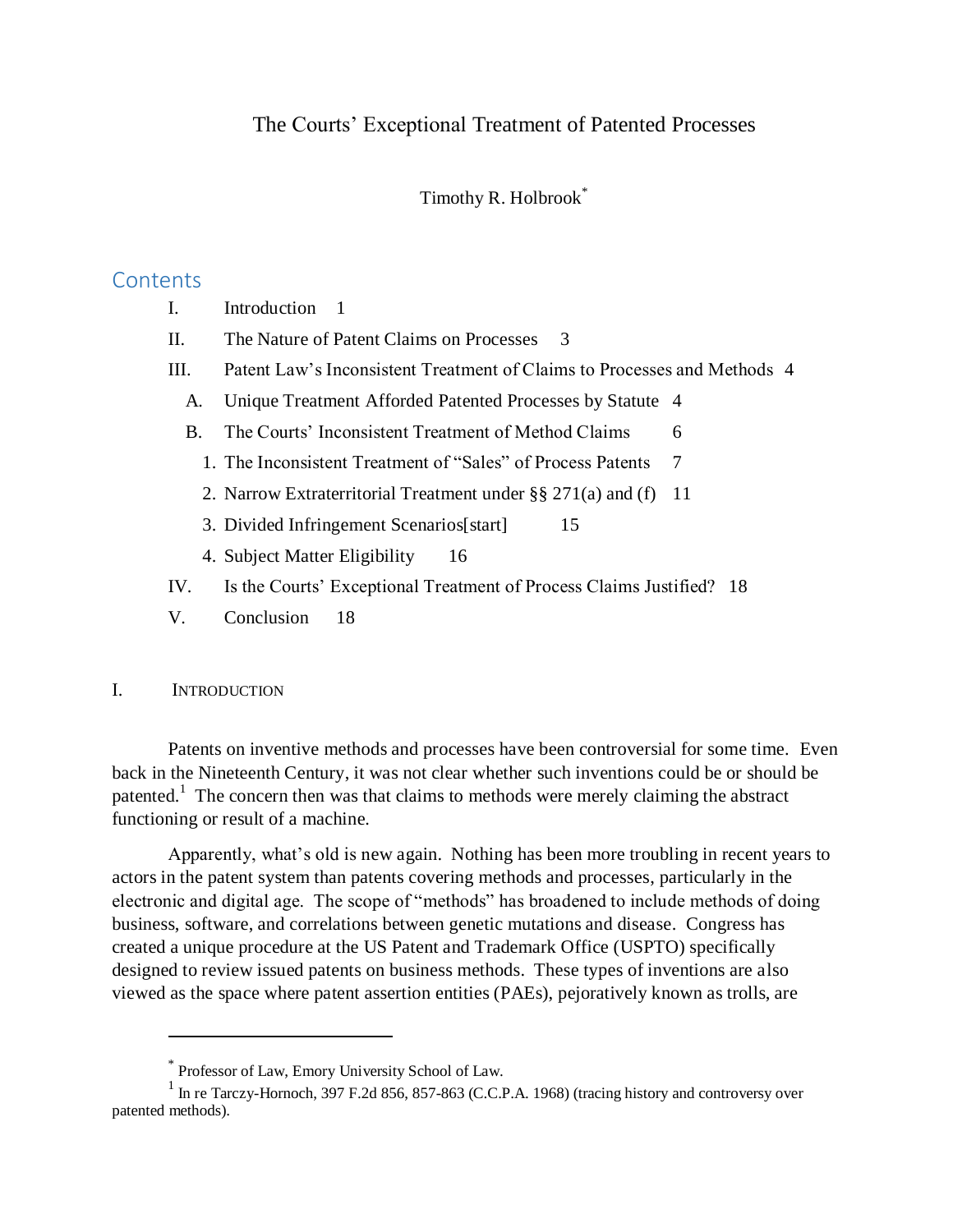likely to operate. One might expect such patents to be treated differently, and perhaps skeptically, by the patent law and courts.

The Patent Act, however, is generally neutral on its face in its treatment of different types of inventions. Section 101 of the Patent Act delineates what types of innovations are eligible for patent protection: machines, manufactures, compositions of matter, and, of course, processes,  $2$ also known as methods.<sup>3</sup> Unlike the first three forms of inventions, processes present some unique challenges because, by definition, they involve *steps* as opposed to a physical item. A claimed process is not infringed by the creation of machine capable of performing the method; instead, an actor infringes only a method claim only when the method is actually performed.

Given this unique aspect of processes, it is unsurprising that, at times, Congress has carved out particular times when patented methods are treated uniquely.<sup>4</sup> Yet, for the most part, the Patent Act facially treats patented processes just like other forms of patented inventions. Notwithstanding this textual neutrality, however, the courts have at times created rules unique to claimed methods that do not have justification in the Patent Act itself. Moreover, some of these rules are completely inconsistent with each other.

This Article will explore the exceptional, yet inconsistent treatment that courts have afforded patented processes. At times, the courts treat patented methods the same as other types of claims; yet in others they carve processes out for unique treatment. It therefore offers a comprehensive review of the treatment of patented processes and, for the first time in the literature, unpacks how such treatment is at times often irreconcilable with other doctrines.

Part I of this article explores the nature of claims to processes and methods. In particular, it highlights the somewhat paradoxical dynamic of patented methods: in some contexts, such as pharmaceuticals, method claims are viewed as second-best options that afford a fairly limited scope of protection. In others, such as patents on methods of doing business, method claims are viewed as inappropriately broad and vague, affording far too much protection to the patent holder.

Part II then unpacks the ways that patented processes are treated under the patent laws. It first begins with the Patent Act itself, elaborating where process claims are viewed on equal footing with other inventions and, in other circumstances, they are afforded unique treatement. The next section then distills the case law surrounding patented methods, highlighting circumstances where, in the face of a facially neutral statute, the courts nevertheless create unique rules for patented processes, rules that at times are inconsistent with other related aspects of patent law.

Part III then assesses, given the unique attributes of method claims, whether such differential treatment by the courts is nevertheless appropriate. This normative assessment also attempts to reconcile the inconsistencies in judicial doctrine regarding patented methods.

 $^{2}$  35 U.S.C. § 101.

 $3$  [cite]

 $4$  See infra [x].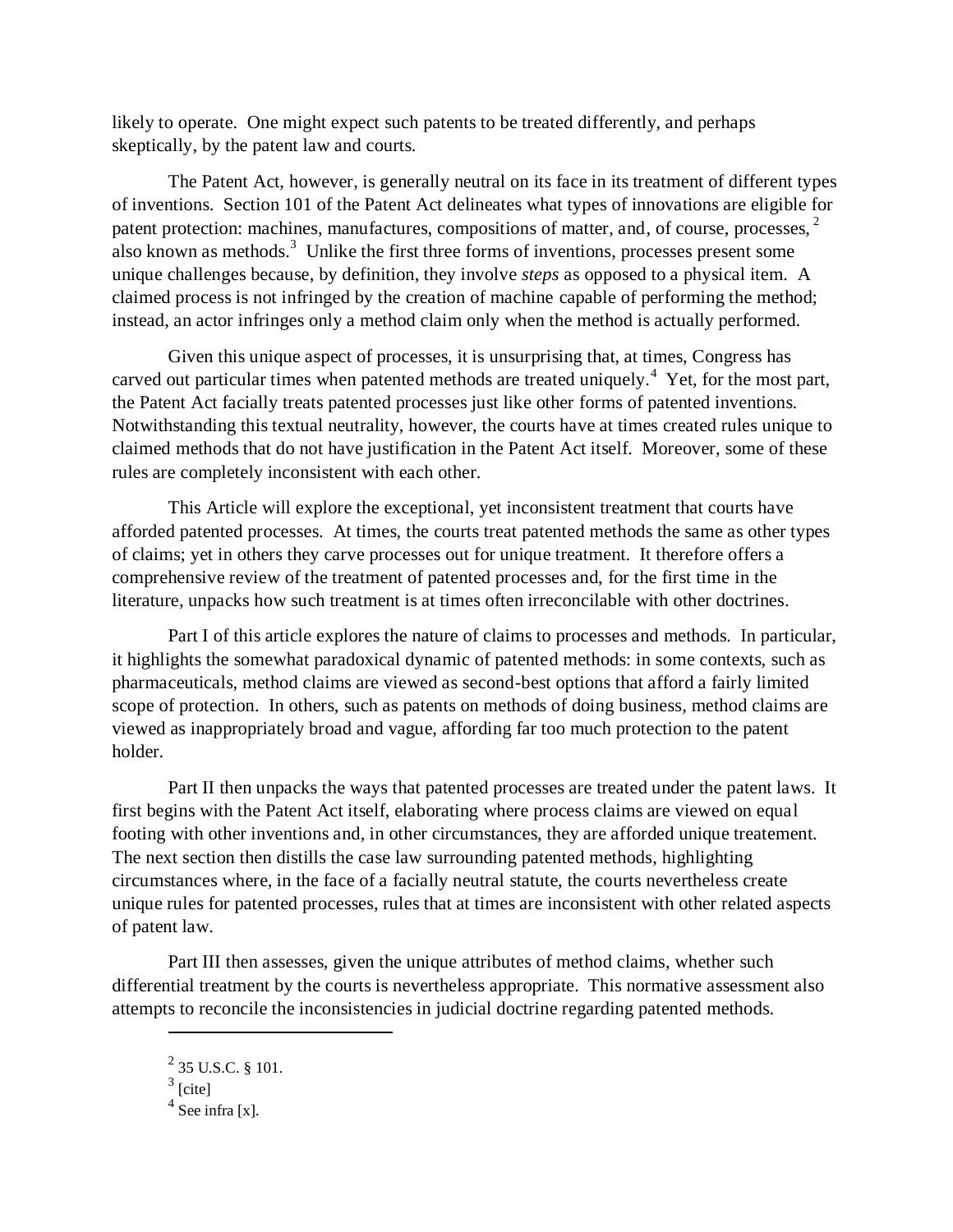#### <span id="page-2-0"></span>II. THE NATURE OF PATENT CLAIMS ON PROCESSES

Patents on processes are quite interesting. If one thinks of a patent as an intangible property right, then a patent on a process or method provides an intangible property right over something else intangible – a process. Under current law, the claims to processes technically do not cover the machine or other apparatus (if any) that performs the process, but only the performance of the steps of the process. So, building a huge factory that can perform a patented method of making aspirin does not infringe until the factory is turned on and starts to perform the method.

[more on history of method and process claims]

In the industrial age, the gap between this intangible nature of process claims and the physical instantiation of the method was far narrower. Methods of producing chemicals generally require concrete steps – chemicals, mass transfer, heat transfer, etc. These are not terribly abstract things. Even methods of treating human conditions generally had a physicality associated with them: a patient ingests a pill which triggers a cascade of reactions in the body to treat the condition.

During this age, somewhat paradoxically, methods were often viewed as second-best forms of protection, particularly in the chemical and pharmaceutical industries. In those industries, companies viewed protection of the chemical compounds themselves as the more desirable form of protection because the patent claim would cover any use of the product, instead of a particular method of treatment or use, even if the inventor had not discovered those additional uses. In fact, patents on chemical compounds were deemed as over-protective in many foreign patent systems. These systems would allow patents on methods of making and of using these compounds, but they would not permit patents on the compounds themselves. When these countries joined the European Union (such as Hungary) or the World Trade Organization (such as India), they were obligated to provide protection for chemical compounds. The concern of overprotection was with the compounds claims, however, and not the process pains.

Things changed dramatically in the digital age, however. The gap between the tangible and intangible aspects of methods and processes grew dramatically. Computer software, effectively all large, complex processes, combined with general purpose computers created challenges for the patent system in how exactly to claim such innovations. Claiming code seemed unduly burdensome while simultaneously affording rather narrow protection. Claiming the software in terms of function, in contrast, was incredibly broad that could capture instantiations of the invention far beyond what the inventor created. Finally, many processes no longer produced a "product" in the classic industrial sense. Instead they generated information or digital output.

The biological sciences have not been immune to this departure from the industrial age. Investigations into the genome and proteome uncovered, for example, various predispositions for disease created by certain mutations. In these circumstances, the existence of a mutation was probabilistic – the existence of the mutation would create a greater probability of a disease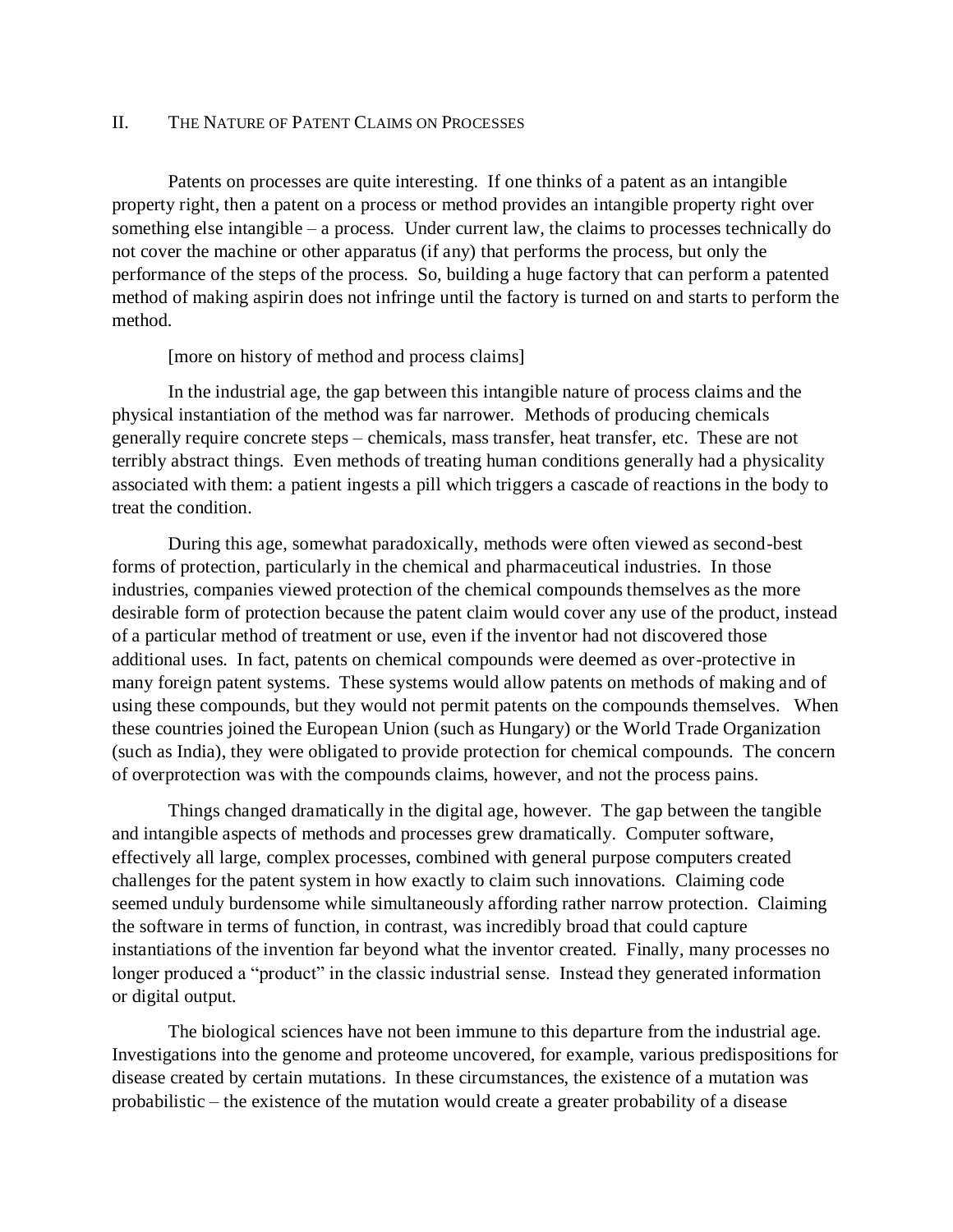arriving, not an absolute certainty. Inventors claimed these correlations as methods, claiming a method of discovering the mutation and correlating it to a risk of disease. Further investigations in to the manner that individuals reacted uniquely to certain drugs – the early stages of personalized medicine – also generated various types of method claims where the effectiveness of a drug would be measured on an individual level, and drug levels could be adjusted.

These examples demonstrate why claims to patented methods and processes have created tension in the patent law. The question remains, however, as to whether these unique characteristics suggest that patent law should treat such inventions uniquely, even in the face of a relatively neutral statute.

### <span id="page-3-0"></span>III. PATENT LAW'S INCONSISTENT TREATMENT OF CLAIMS TO PROCESSES AND METHODS

It is unsurprising that patent law has encountered various, relatively new variations of inventive processes and methods. As an engine of innovation, patent law often has to wrestle with difficult issues of new technologies. Nevertheless, the inconsistent treatment of patented methods and processes bears further exploration. This section first explores the explicit, statutory circumstances that provides exceptional treatment to patented processes. It then turns to judicial interpretations regarding patented processes, highlighting there the exceptional and often inconsistent treatment of these inventions in a variety of settings.

## <span id="page-3-1"></span>*A. Unique Treatment Afforded Patented Processes by Statute*

## *1. Infringement for Importing, Selling, Offering to Sell, or Use the Product of a Patented Process*

Given there intangible nature, it is not surprising that Congress has provided some unique treatment for patented processes. The most obvious form of this exceptionalism is found in 35 U.S.C. § 271(g):

Whoever without authority imports into the United States or offers to sell, sells, or uses within the United States a product which is made by a process patented in the United States shall be liable as an infringer, if the importation, offer to sell, sale, or use of the product occurs during the term of such process patent.<sup>5</sup>

This provision provides extraterritorial protection for the holders of patented processes because the statute is not territorially limited to use of the process within the United States.<sup>6</sup> The legislative history makes clear that the intent was to protect US patent holders from overseas uses of patented methods, wherein the resulting product then enters the United States' markets. Products of these processes may not themselves be patented, so competitors could perform the process outside of the United States, escaping the territorial limits of U.S. patent law, and then

 $5$  35 U.S.C. § 271(g).

<sup>6</sup> Holbrook, Extraterritoriality.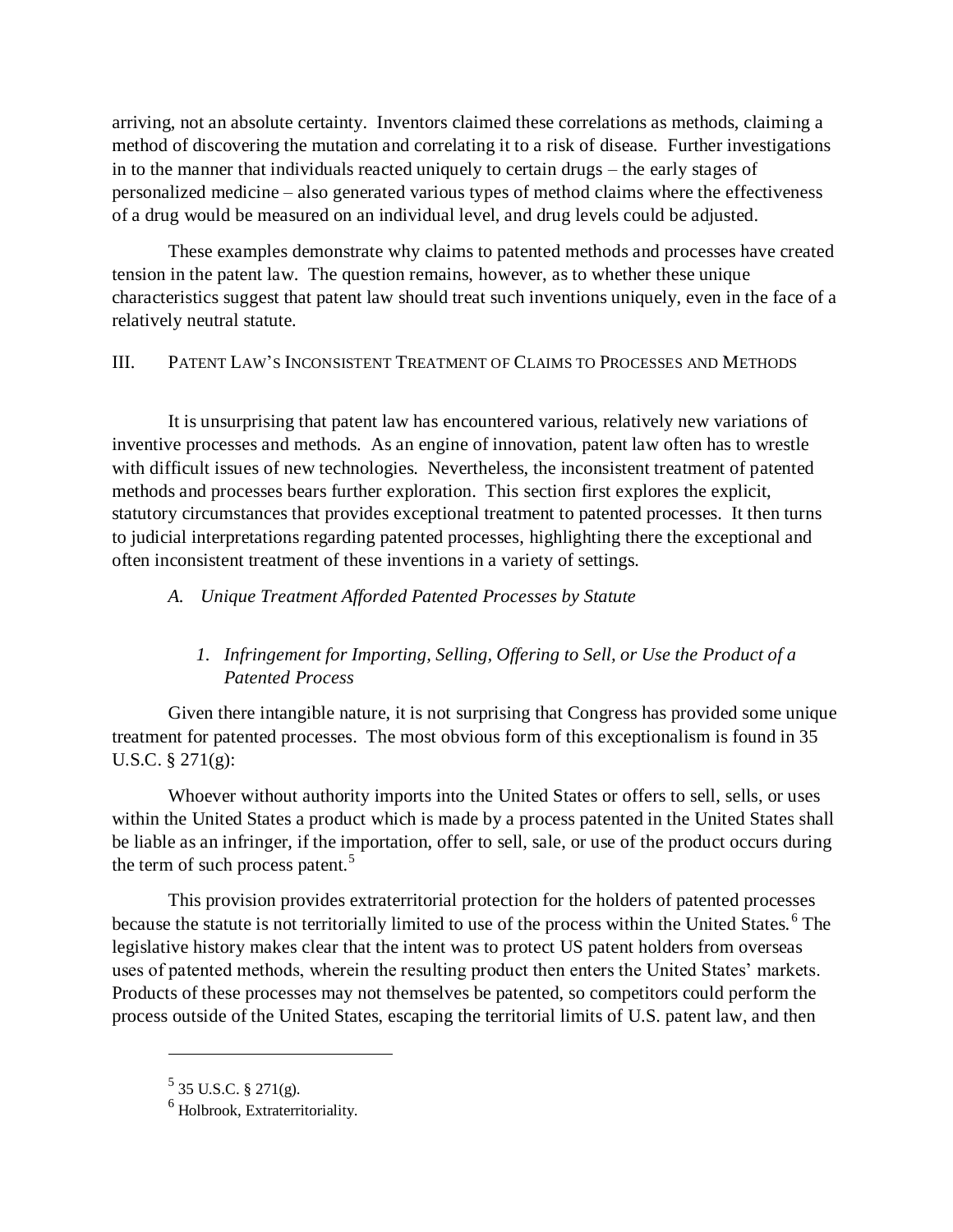import and sell the unpatented product in the United States, evading the patent. Section  $271(g)$ now makes such activity infringing. There is currently, however, a district court split over whether the provision applies only to overseas uses of the process or also covers domestic uses, opening up a potential chain of infringers.<sup>7</sup> Even though this provision does provide extraterritorial protection, such protection is required by the Agreement on Trade Related Aspects of Intellectual Property.<sup>8</sup>

This provision, adopted in 1988, demonstrates the now-outdated understanding of process patents. The provision only applies if the process actually generates some sort of *product*. The legislative history confirms this view of process patents, such as when then Commissioner Mossinghoff noted that "[a] process patent, however, only protects a process or method *of making an article or product.*" 9

Unsurprisingly, in the digital age, scenarios have arisen that challenge this antiquated, industrialized notion of products. The courts are beginning to confront the situation where the "product" may be something intangible, such as an electronic catalog. The courts generally are split as to whether such products fall within the scope of  $\S271(g)$ . And, of course, this provision remains unavailable for processes that do not generate any sort of product but instead only generate data or information, such as genetic sequences that predispose a patient to a disease.

## *2. Burden Shifting for Patented Processes*

Because of the intangible nature of processes, it may be difficult for the holder of a process patent to enforce it. Often, the process is performed in a place not publicly accessible, so it may be difficult for the patent owner to determine whether her patent is actually being used. There may, of course, be circumstantial evidence, such as particular impurities in the final product that typify a particular process. Nevertheless, gathering proof of infringement may be difficult.

This difficulty may also arise in actual litigation, particularly if the use of the process is overseas. Obtaining discovery in these contexts may be difficult. The Patent Act, as a result, has a burden-shifting provision that is specific to patented processes.<sup>10</sup> Section 295, entitled "Presumption: Product made by patented process," shifts the burden onto the accused infringer to

<span id="page-4-0"></span><sup>7</sup> Holbrook, *Extraterritoriality.* [CHECK ON DCT SPLIT]

 $^8$  [cite].

<sup>&</sup>lt;sup>9</sup> [Statement of Comm'r Mossinghoff, S. Hrg. 98-1008](https://a.next.westlaw.com/Link/Document/Blob/I32b39f20b2a611dc92eb010000000000.pdf?targetType=GAO&originationContext=document&transitionType=DocumentImage&uniqueId=be061271-39f9-4231-8a19-b7692b7a4525&contextData=%28sc.Folder*cid.5f3f0b65e6f047ae85f943fbff4d1933*oc.Keycite%29) Patent Law Improvements Act, [Subcomm. on Patents, Copyrights and Trademarks of the Comm. on the Judiciary](https://a.next.westlaw.com/Link/Document/Blob/I32b39f20b2a611dc92eb010000000000.pdf?targetType=GAO&originationContext=document&transitionType=DocumentImage&uniqueId=be061271-39f9-4231-8a19-b7692b7a4525&contextData=%28sc.Folder*cid.5f3f0b65e6f047ae85f943fbff4d1933*oc.Keycite%29) (April 3, [1984\)](https://a.next.westlaw.com/Link/Document/Blob/I32b39f20b2a611dc92eb010000000000.pdf?targetType=GAO&originationContext=document&transitionType=DocumentImage&uniqueId=be061271-39f9-4231-8a19-b7692b7a4525&contextData=%28sc.Folder*cid.5f3f0b65e6f047ae85f943fbff4d1933*oc.Keycite%29) at 18

<sup>10</sup> See 35 U.S.C. § 295 (2006). *See also* Timothy R. Holbrook, *Patents, Presumptions, and Public Notice*, 86 IND. L.J. 779, 817 (2011) (discussing rebuttable presumption framework).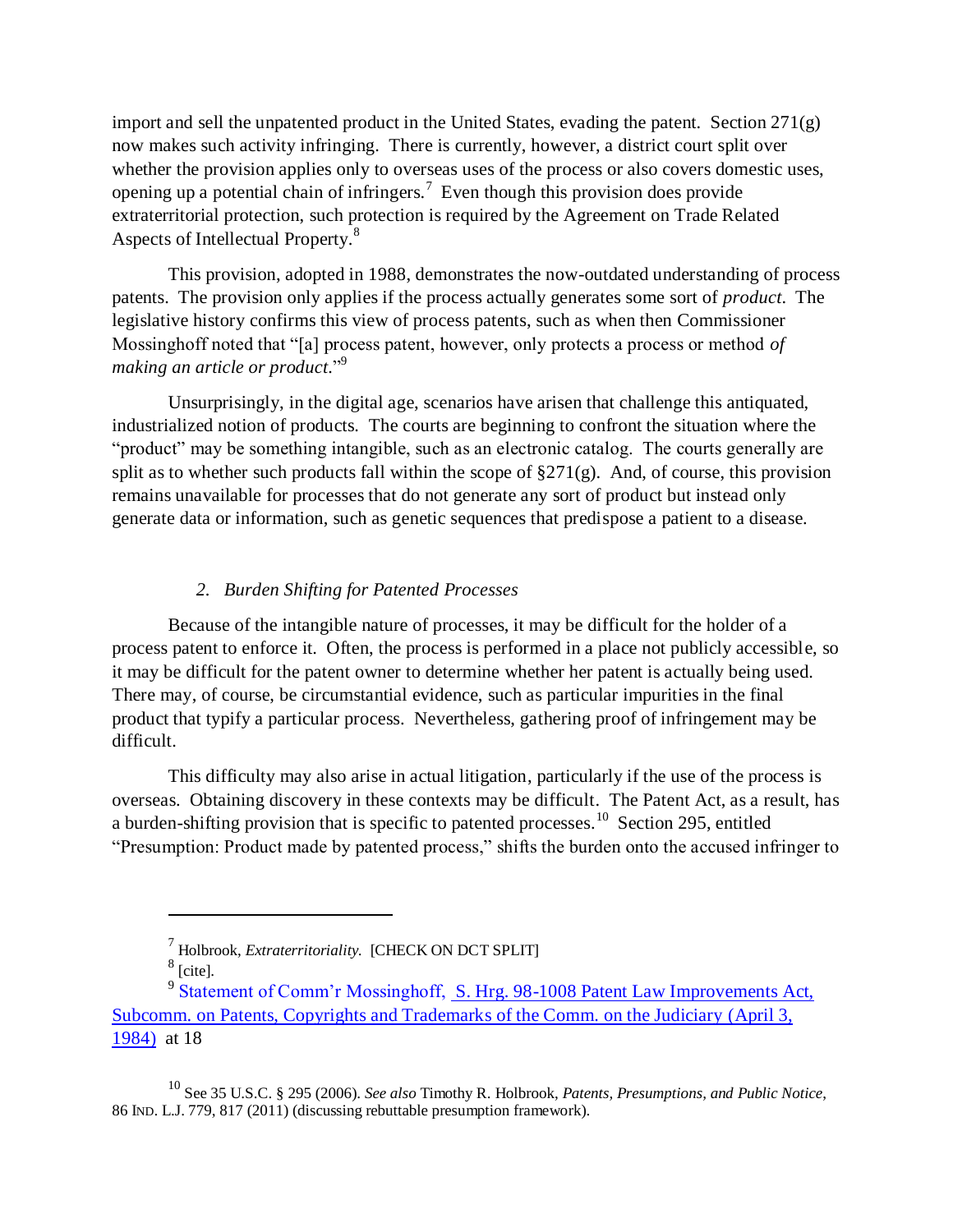prove non-infringement in a manner akin to *res ipsa loquitur*.<sup>11</sup> In order to trigger the shift in burden, the patent holder must demonstrate both that "a substantial likelihood exists that the product was made by the patented process" and "that the plaintiff has made a reasonable effort to determine the process actually used in the production of the product and was unable to so determine."<sup>12</sup> If the patent owner satisfies these two conditions, then "the product shall be presumed to have been so made, and the burden of establishing that the product was not made by the process shall be on" the accused infringer.<sup>13</sup> This provision thus forces the party in the best position to know about the process – the accused infringer – to disclose the relevant information or else be found liable.

This burden-shifting provision is actually required under the TRIPS Agreement. Interestingly, though, the United States has chosen to implement it slightly differently than noted in TRIPS. TRIPS Article 34, signatories may permits such burden shifting "if there is a substantial likelihood that the identical product was made by the process and the owner of the patent has been unable through reasonable efforts to determine the process actually used"<sup>14</sup> or "if the product obtained by the patented process is new."<sup>15</sup> Article 34 expressly notes, however, that signatories need only require "at least one of" those circumstances in triggering the burden shifting. The United States, in implementing its obligations, has chosen only the former trigger, and not the latter, for shifting the burden of proof onto the accused infringer.

Similar to  $\S 271(g)$ , though, is the tie to industrial-era views of processes: that such processes invariably produce some sort of product. In the modern, digital era, there are a variety of patented processes that do not yield a product in the classic sense but, instead, may result in something more intangible, such as data or other information.

#### *B. The Courts' Inconsistent Treatment of Method Claims*

<span id="page-5-0"></span>The above statutory provisions are, of course, examples of special treatment for patents that claim processes or methods. In these contexts, Congress identified a problem with respect to process claims and legislatively addressed them. Undeniably, process patents do pose some unique problems, so such a Congressional reaction is to be expected.

But the exceptional, and often inconsistent, treatment of method and process claims extends beyond these provisions. The courts have carved out a number of unique doctrines or

 $\overline{a}$ 

<sup>15</sup> TRIPS Art. 34(a).

<sup>11</sup> Holbrook, *supra* note [10,](#page-4-0) at 816-17 (comparing § 295 to *res ipsa loquitur*).

 $^{12}$  35 U.S.C. § 295.

 $^{13}$  Id.

<sup>&</sup>lt;sup>14</sup> Agreement on Trade-Related Aspects of Intellectual Property Rights, Apr. 15, 1994, Marrakesh Agreement Establishing the World Trade Organization, Annex 1C, art. 34, THE LEGAL TEXTS:THE RESULTS OF THE URUGUAY ROUND OF MULTILATERAL TRADE NEGOTIATIONS 320 (1999), 1869 U.N.T.S. 299, 33 I.L.M. 1197 (1994) [hereinafter TRIPS Agreement] art. 34(b).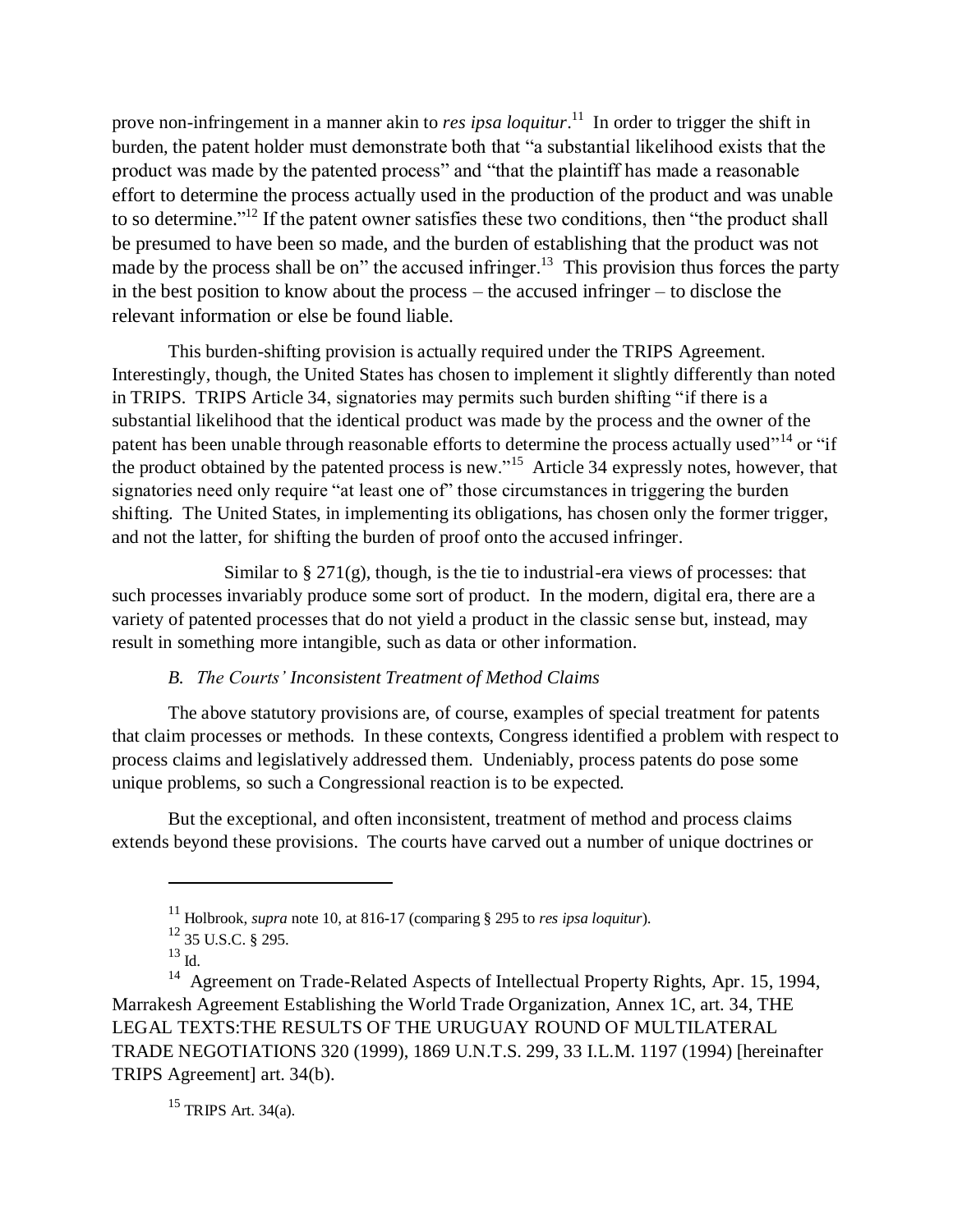exceptions for method claims that have no statutory basis. This section explores these unique treatments of method claims and highlights how, at times, they are contrary to the statute and, even worse, create irreconcilable doctrinal inconsistencies.

## *1. The Inconsistent Treatment of "Sales" of Process Patents*

<span id="page-6-0"></span>Section 271(a) of the Patent Act is the "baseline" direct infringement provision. Under  $\delta$  $271(a):$ 

whoever without authority makes, uses, offers to sell, or sells any patented invention, within the United States or imports into the United States any patented invention during the term of the patent therefor, infringes the patent.<sup>16</sup>

The provision is neutral as to the *types* of inventions that can be infringed under this provision. It merely states that it applies to "any patented invention." The Act merely defines "invention" unhelpfully as "invention or discovery,"<sup>17</sup> but section 101 does delineate the statutory categories of inventions: processes, machines, manufactures, and compositions of matter.<sup>18</sup> Section 271(a) also contrasts  $\S 271(g)$ , which specifically is limited to processes patented in the United States.<sup>19</sup> Congress thus knows how to specify when an infringement provision applies only to a particular type of invention. As such, the term "invention" in  $\S$ 271(a) at least facially applies to all four categories of inventions listed in § 101.<sup>20</sup>

<span id="page-6-1"></span>Notwithstanding that the text of  $\S 271(a)$  would appear to apply to all types of inventions, the Federal Circuit has suggested that process and method claims should be treated differently. At present, method claims are categorically excluded from infringement by "making" the claimed invention. Method claims are the steps of the process, and not the apparatus that performs them. As such, under current law, there is no infringement until the process is performed. $21$ 

The Federal Circuit has also strongly suggested that it is not possible to infringe a method claim by selling or offering to sell the claimed invention. In *NTP v. Research in Motion*, the patent included claims regarding a method of integrating email with wireless communications, and the accused device was the BlackBerry®. Among one of the myriad issues

 $\overline{a}$ 

<sup>20</sup> Timothy R. Holbrook, *The Potential Extraterritorial Consequences of* Akamai, 26 EMORY INT'L L. REV. 499, 503 (2012) ("The plain language of § 271(a) does not create different forms or requirements for infringement based on the type of invention in the claim. Nevertheless, the Federal Circuit has carved out different rules for infringement depending on whether the claimed invention is a method or a system.").

<sup>21</sup> *But see infra* (arguing that method claims should be infringed by "making" the invention if the apparatus has no substantial non-infringing uses).

 $^{16}$  35 U.S.C. § 271(a).

 $17\overline{35}$  U.S.C. § 100.

<sup>&</sup>lt;sup>18</sup> 35 U.S.C. §101.

<sup>19</sup> 35 U.S.C. §271(g). *See supra* notes[x]-[x] and accompanying text.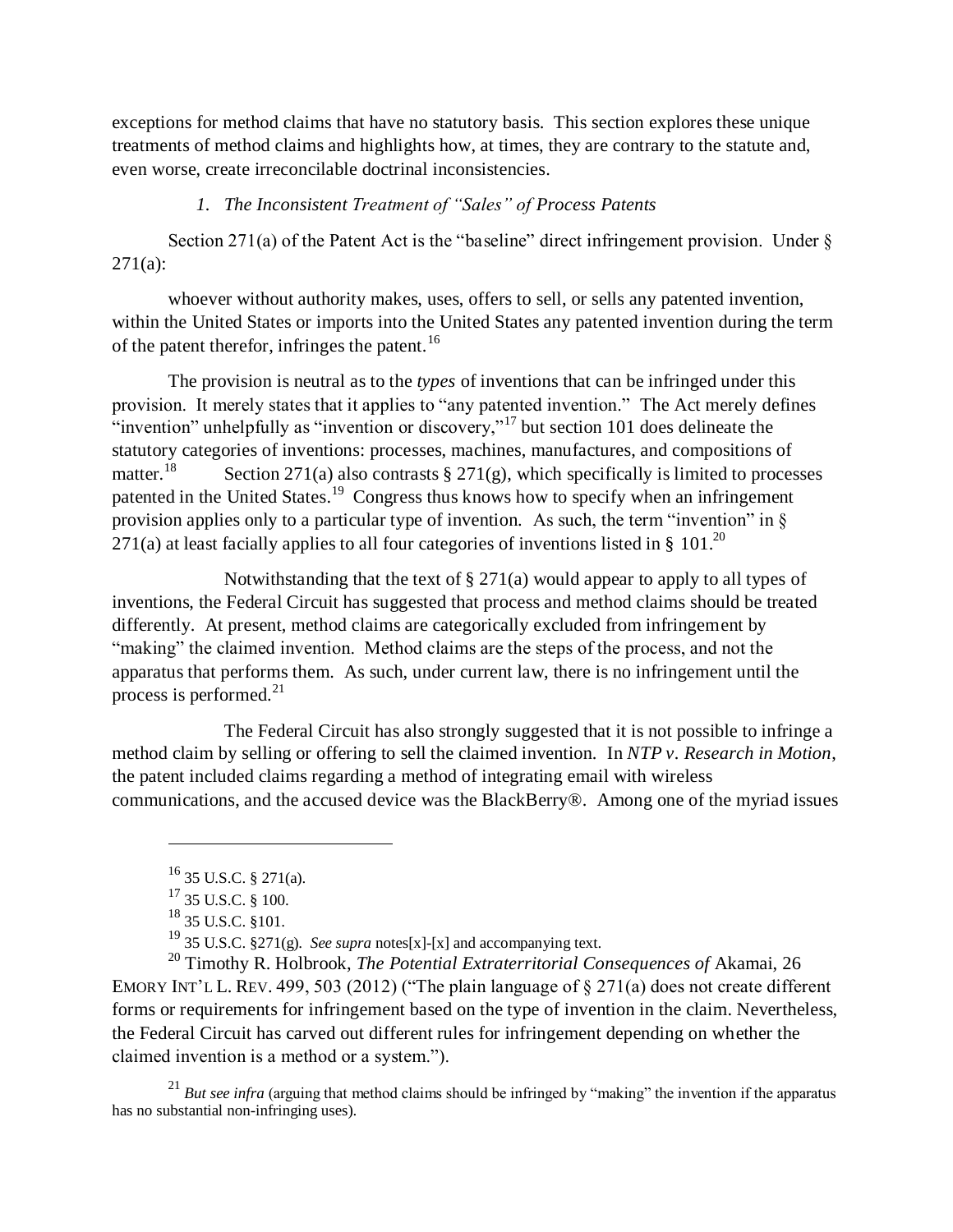the court faced in the case was whether it was possible to sell or offer to sell the patented method, particularly when part of the method was performed outside of the United States (in Canada).<sup>22</sup> The court, considering this a question of first impression, reviewed § 271(a) and noted that it does not "specify which infirming acts apply to which types of claims."<sup>23</sup> Reviewing the case law interpreting the "sales" portion of  $\S 271(a)$ , the court noted that a sale requires "a thing capable of being transferred."<sup>24</sup> The court then strongly suggested that method claims cannot be infringed through sales or offer to sell:

It is difficult to envision what property is transferred merely by one party performing the steps of a method claim in exchange for payment by another party. Moreover, performance of a method does not necessarily require anything that is capable of being transferred.<sup>25</sup>

The court then turned to the legislative history, noting that "Congress has consistently expressed the view that it understands infringement of method claims under section 271(a) to be limited to use."<sup>26</sup> The court also looked to the TRIPS Agreement, which expressly requires countries to provide an exclusive right that, "where the subject matter of a patent is a process," allows patent holders "to prevent third parties…from the act of using the process and from the acts of: using, offering for sale, selling or importing for these purposes at least the product obtained directly by that process." The latter exclusive rights regarding the product of the process correspond to § 271(g), but otherwise, TRIPS "makes clear that claimed processes are protected" only from infringing uses. $27$ 

The court thus held that there were no infringing sales or offers to sell the claimed method. Notwithstanding the strong language to which it referred, the court noted that it "need not and do[es] not hold that method claims may not be infringed under the 'sells' or 'offers to sell' prongs of §271(a)," holding only that "RIM's performance of at least some of the recited steps of the asserted method claims as a service for its customers cannot be considered to be selling or offering to sell the invention." Such a fact-specific holding is odd given the legal analysis that precedes it. It strongly suggests, though, that the court believes that method claims can only be infringed by use and not by sales or offers to sell.

At a certain level, this makes some intuitive sense. If the claim is only infringed by performance of the steps, and not by the mere creation of an apparatus to perform the method,

 $^{22}$  NTP v. Research in Motion Ltd., 418 F.3d 1282, 1318 (Fed. Cir. 2004). The court reached this issue because it concluded there was no infringement by "using" the patented method because one of the steps of the method occurred outside of the United States. *Id.* See *infra* for a critique of the exceptional extraterritorial treatment of method claims vis-à-vis system claims. Interestingly, this lengthy exegesis on § 271(a) was added to the opinion when it was reissued. The original decision at the Federal Circuit merely concluded that there was an infringing use of the system without delving into the method claims. *See* NTP v. Research in Motion Ltd., **392 F.3d 1336, 1369- 70 (2004),** *withdrawn and replaced with* **418 F.3d 1282 (Fed. Cir. 2004).**

<sup>23</sup> *NTP*, 418 F.3d*.* at 1319.

<sup>24</sup> *Id.*

 $^{25}$  Id.

<sup>26</sup> *Id.*

<sup>27</sup> *Id.* at 1320.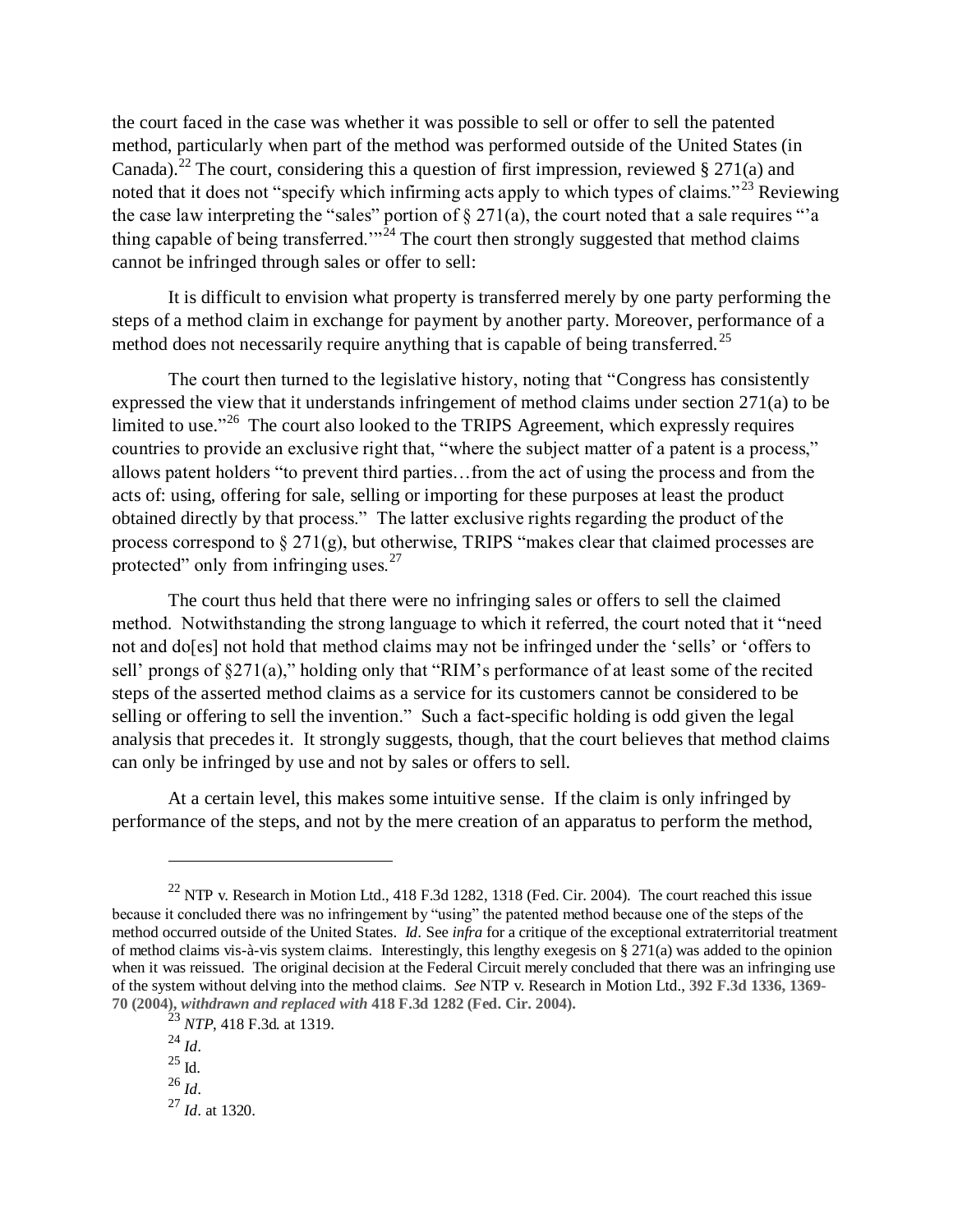then it would seem to necessarily follow that only uses can infringe. This approach is also consistent with the view of methods focusing on the intangible steps and not the physical instantiation of the invention.

The thought that a method claim can never be "sold," however, is inconsistent with other doctrines involving the commercialization of method claims. For example, the Supreme Court has made it clear that method claims can be "sold," so as to trigger patent exhaustion, also known as the "first sale" doctrine. In *Quanta Computer, Inc. v. LG Electronics, Inc.*, the Supreme Court squarely addressed the issue of whether exhaustion doctrine applies to method claims.<sup>28</sup> The Federal Circuit had held that method claims were categorically excluded from the exhaustion doctrine, noting that "the sale of a device does not exhaust a patentee's rights in its method claims."<sup>29</sup>

The Supreme Court disagreed, holding that method claims can be exhausted by a sale. The Court rejected the distinction adopted in *NTP* between the apparatus and the method:

It is true that a patented method may not be sold in the same way as an article or device, but methods nonetheless may be "embodied" in a product, the sale of which exhausts patent rights. Our precedents do not differentiate transactions involving embodiments of patented methods or processes from those involving patented apparatuses or materials.<sup>30</sup>

Patent exhaustion can therefore be triggered by the sale of something embodying the process.<sup>31</sup> The Court recognized that carving out method claims from patent exhaustion would permit patent drafters to game the system by including both system and method claims in patents, thus avoiding patent exhaustion.<sup>32</sup> Under Supreme Court precedent, then, method claims can be "sold" so as to trigger exhaustion, creating tension with the reasoning in *NTP*.

The inconsistent treatment of the commercialization of method claims is not limited to patent exhaustion, however. The Federal Circuit has held numerous times that method claims are also subject to the on-sale bar of 35 U.S.C. § 102(b) of the 1952 Patent Act and, as a result, likely 35 U.S.C. § 102(a) of the America Invents Act. Both acts preclude a patent if the invention has been on-sale before a certain point in time. The 1952 Act precludes patentability if the invention was on-sale more than one year before the effective application date. The AIA precludes patentability if the invention was on-sale by an unrelated third party prior to the filing date or if it was on-sale by the inventor or someone with a connection to the inventor more than one year prior to the filing date.

<sup>28</sup> 553 U.S. 617, 630 (2008).

<sup>29</sup> LG Elecs., Inc. v. Bizcom Elecs., Inc., 453 F.3d 1364, 1370 (Fed. Cir. 2006), *rev'd sub. nom.,* Quanta Computer, Inc. v. LG Elecs., Inc., 553 U.S. 617 (2008).

<sup>30</sup> *Quanta*, 553 U.S. at 628-29.

 $31 \frac{\cancel{2}^{24}}{1d}$ . at 629.

 $32$  *Id.* at 629-30 ("By characterizing their claims as method instead of apparatus claims, or including a method claim for the machine's patented method of performing its task, a patent drafter could shield practically any patented item from exhaustion.").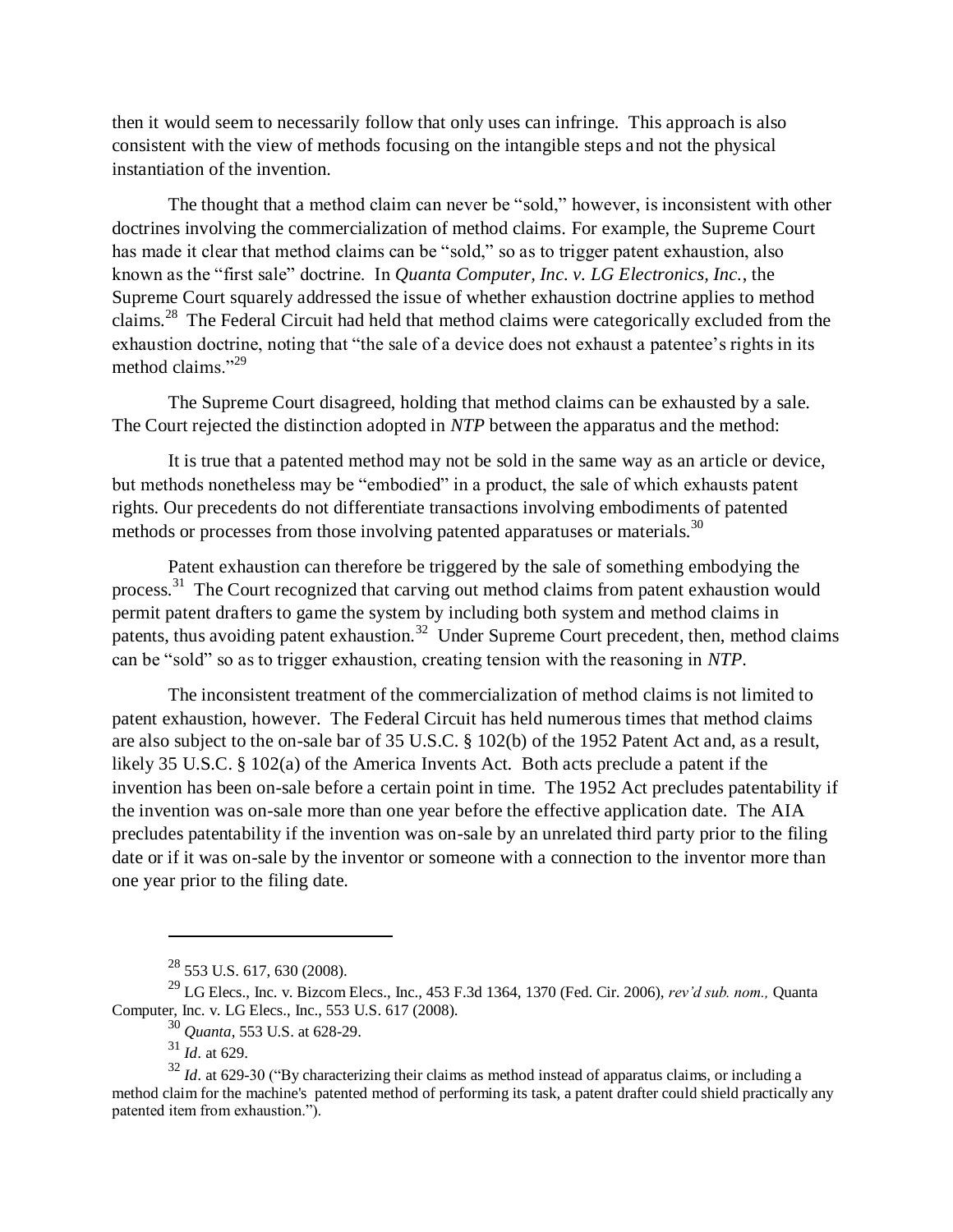Given the reasoning of *NTP*, one might expect method claims to be exempt from the onsale bar: method claims cannot be infringed by sales or offers to sell, so how can they be invalidated under the on-sale bar? That intuition would be wrong: the Federal Circuit has invalidated method claims on the basis of the on-sale bar with little concern with the nature of the claim involved.<sup>33</sup> One exception was *Scaltech, Inc. v. Retec/Tetra, LLC.* But even there, the Federal Circuit noted that "the fact that the process itself was not offered for sale but only offered to be used by the patentee to process waste does not take it outside the on sale bar rule."<sup>34</sup> Similar to § 271(a), §102(b) applies to the sale of the invention and, as the Federal Circuit reasoned, "in this case, the invention was a process, as permitted by § 101. As a result, the process involved in this case is subject to  $\S 102(b)$ .<sup>35</sup> This approach to reading the statute contrasts sharply with the *NTP* court's reading of § 271(a) as not *"*specify[ing] which infirming acts apply to which types of claims."<sup>36</sup> The court in *Scaltech* took that facial neutrality to mean that the on-sale bar applied to method claims, whereas the *NTP* court took it as an invitation to treat method claims differently from other types of claims for purposes of infringement.

What can explain this disparate treatment of the commercialization of method claims? To be fair, the Federal Circuit in *NTP* did recognize the tension with the on-sale bar (*Quanta* was decided well after *NTP*). The court referred to the cases applying the on-sale bar to method claims, but then reasoned, "we have previously 'decline[d] to import the authority construing the 'on sale' bar of § 102(b) into the 'offer to sell' provision of § 271(a).<sup>37</sup> The court then supported its restrictive application of the commercial forms of infringement to method claims by drawing on the Supreme Court's general restrictive approach to defining patent infringement absent clear Congressional intent<sup>38</sup> as well as the court's view that "[t]he indication we have from Congress on infringement by selling or offering to sell method claims shows that it believes the beachhead is narrow."<sup>39</sup>

<span id="page-9-0"></span><sup>33</sup> *See, e.g.,* Scaltech, Inc. v. Retec/Tetra, LLC., 269 F.3d 1321, (Fed. Cir. 2001) (refinery waste disposal process invalid under on-sale bar); Robotic Vision Sys., Inc. v. View Eng'g, Inc., 249 F.3d 1307, 1311 (Fed. Cir. 2001) (invalidating method of scanning the leads on integrated circuit devices under on-sale bar, with no discussion of issues because claim is to a method); Space Systems/Loral, Inc. v. Lockheed Martin Corp., 271 F.3d 1076, 1081 (Fed. Cir. 2001) (method claim not invalid under on-sale bar because not ready for patenting, not merely because bar not apply to method claims); Group One, Ltd. v. Hallmark Cards, Inc., 254 F.3d 1041, 1049 (Fed. Cir. 2001) (finding no commercial offer to sell, *inter alia*, method claims, but not because on-sale bar does not apply to method claims).

<sup>34</sup> *Id.* at 1328.

<sup>&</sup>lt;sup>35</sup> *Id.* The invalidating commercial activity were unsuccessful offer by Scaltech to third parties to process their waste. *Id.* at 1328-29.

<sup>36</sup> *NTP*, 418 F.3d at 1320.

<sup>37</sup> *Id.* (quoting 3D Sys., Inc. v. Aarotech Labs., Inc., 160 F.3d 1373, 1379 n. 4 (Fed.Cir.1998)).

<sup>&</sup>lt;sup>38</sup> Id. (citing Deepsouth, 406 U.S. at 531 for proposition that infringement should be narrowly interpreted). But see Timothy R. Holbrook, Liability for the "Threat of a Sale": Assessing Patent Infringement for Offering to Sell an Invention and Implications for the On-Sale Patentability Bar and Other Forms of Infringement, 43 SANTA CLARA L. REV. 751, 764 (2003) (arguing narrowly interpreting infringement provisions is inappropriate given Congress's continual expansion of rights).

 $\frac{39}{39}$  *Id.*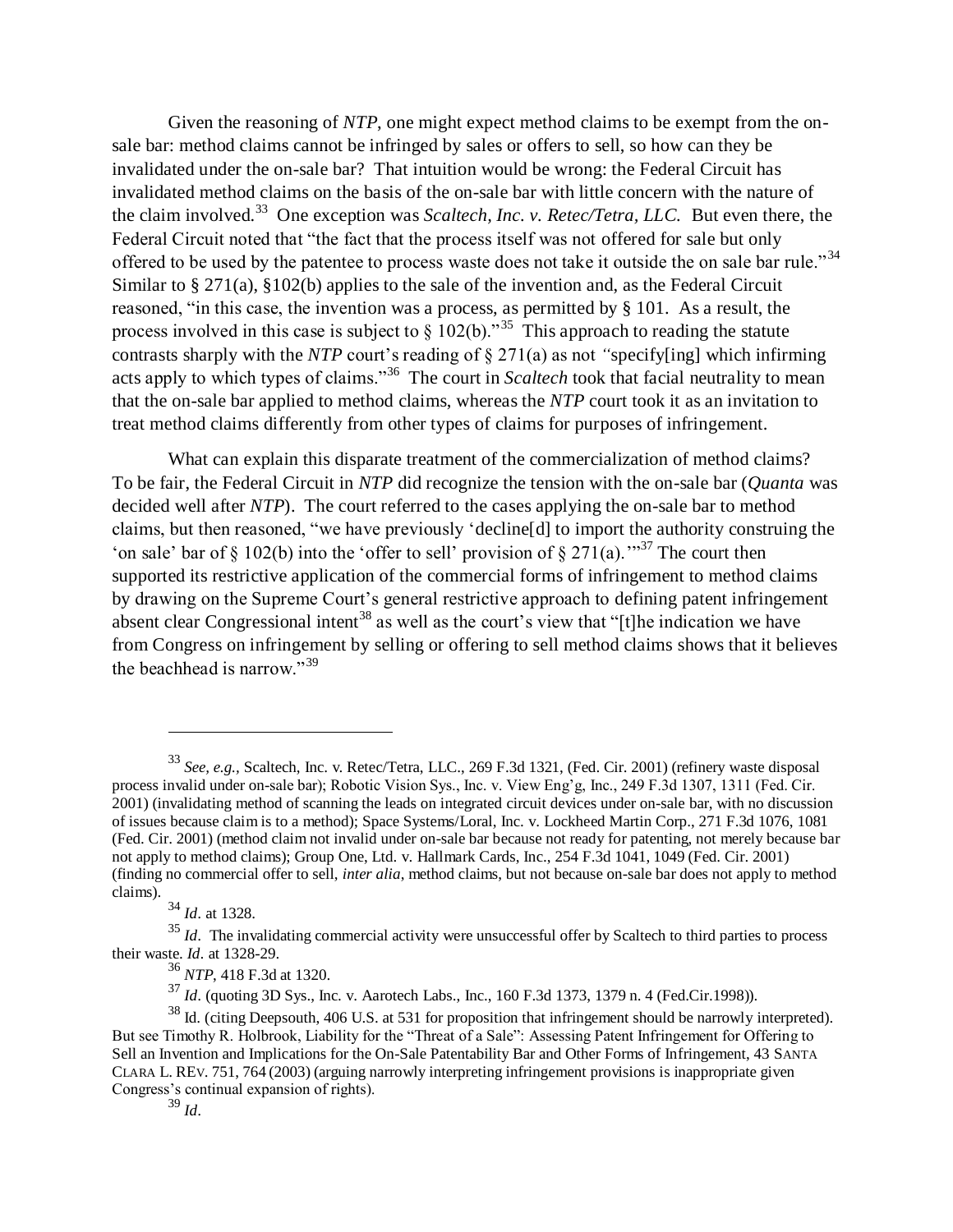This reasoning leaves much to be desired. It ignores the plain meaning of the statute – that all inventions are subject to § 271(a), just as they are to § 102(b). Moreover, the statement that the court has not imported the on-sale precedent into the § 271(a) is only partially true as the court has at times relied on on-sale bar precedent to inform infringement for offering to sell the invention.<sup>40</sup> Most importantly, there is no discussion as to how, economically speaking, these provisions differ. As I have argued elsewhere, economically speaking, the two provisions are the same: the concern is with the economic appropriation of the invention; only the legal consequences (invalidity versus infringement) differ.<sup>41</sup> Finally, *Quanta*, while decided after *NTP*, provides more weight towards allowing infringing sales and offers to sell method claims, particularly where the item sold can only be used to perform the claimed process.

#### *2. Narrow Extraterritorial Treatment under §§ 271(a) and (f)*

<span id="page-10-0"></span>In addition to the inconsistent treatment of the commercialization of process and method claims, the courts have treated method claims far less favorably with respect to extraterritorial protections under both 35 U.S.C. §§ 271(a) and (f).

**Extraterritorial protection under § 271(a) for sales and offers to sell.** Section 271(a) of the Patent Act limits the acts of infringement to acts within or into the United States.<sup>42</sup> Given this strict territorial language, it may seem odd to talk about the extraterritorial protections afforded by that provision. The Federal Circuit and the Court of Claims, a predecessor court to the Federal Circuit, have done just that…at least for claims to systems. The Federal Circuit has restricted greatly the scope of any extraterritorial protection for method and process claims, however.

The first way in which the Federal Circuit has provided extraterritorial protection for patent owners is through its interpretation of infringing sales and offers to sell. Although the sales and offers to sell must be "within the United States," the Federal Circuit has made clear that the location of the *ultimate sale* (even if not consummated for offers to sell) determines whether there is infringement under § 271(a). For example, negotiations in Norway to sell the patented invention in the United States constitutes an infringing offer to sell, even if the sale is ultimately not consummated.<sup>43</sup> Interestingly, when the negotiations take place in the United States to sell something abroad, there is no infringement.<sup>44</sup> The result means that there is infringement when potentially no activity takes place in the United States, but there is no infringement with clear

<sup>40</sup> *See* Rotec Indus., Inc. v. Mitsubishi Corp., 215 F.3d 1246, 1254 (Fed. Cir. 2000) (drawing on the on-sale bar to inform the analysis of  $\S 271(a)$ 's "offer to sell" provision).

<sup>41</sup> Holbrook, *supra* note [38,](#page-9-0) at 778.

<sup>42</sup> 35 U.S.C. § 271(a).

<sup>43</sup> Transocean Offshore Deepwater Drilling, Inc. v. Maersk Contractors USA, Inc.,

<sup>44</sup> Halo Elecs. V. Pulse [cite]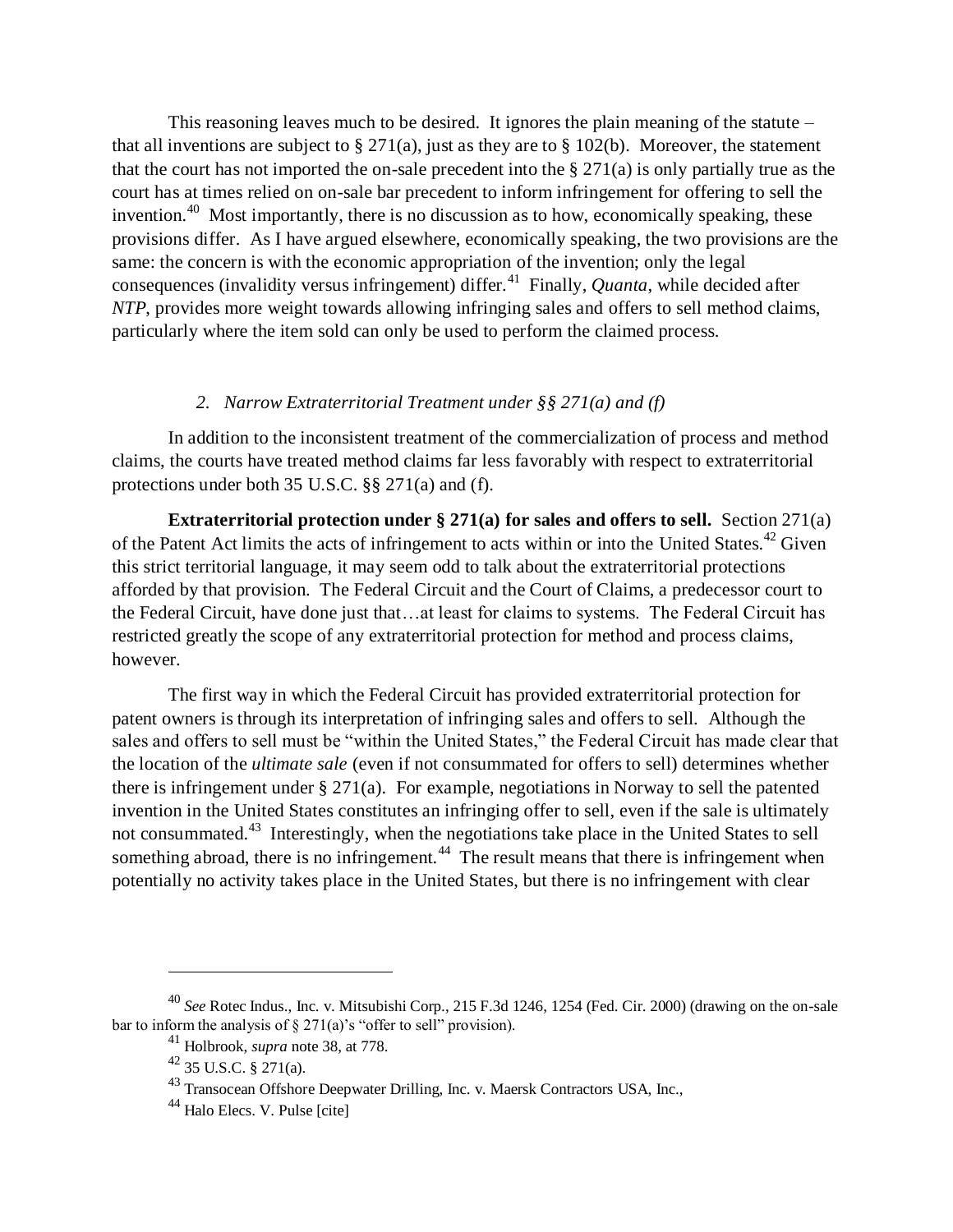domestic activity.<sup>45</sup> Nevertheless, the Federal Circuit's interpretation of infringing sales and offers to sell provides extraterritorial protection to patent holders.

This protection is not available, however, to process or method claims under present law. Taking the Federal Circuit's language in *NTP* seriously means that these types of claims cannot be infringed through sales or offers to sell. As such, these forms of patent claims are denied the extraterritorial protections under § 271(a) afforded all other types of patents. As discussed above, the patent exhaustion and on-sale bar doctrines suggest that such a proscription is not necessary.

**Extraterritorial protection for uses under § 271(a).** Denial of extraterritorial protection under § 271(a) for methods and processes is not limited to these two forms of infringement. The Federal Circuit in *NTP* also dramatically limited protection for infringing "uses" of methods that cross national boundaries. The accused Blackberry system in *NTP* had components in Canada; in particular, the "relay" part of the system was in Canada, even though the owners of the Blackberry units at issue were in the United States. The Federal Circuit had determine whether there was a "use" of the system and method "within the United States" pursuant to  $\S 271(a)$ . In exploring this issue, the court explicitly bifurcated the analysis, treating the system and method claims differently.<sup>46</sup>

For system claims, the court held "[t]he use of a claimed system under section 271(a) is the place at which the system as a whole is put into service, i.e., the place where control of the system is exercised and beneficial use of the system obtained.<sup> $347$ </sup> Because "RIM's customers located within the United States controlled the transmission of the originated information and also benefited from such an exchange of information," use of the system was in the United States; the existence of the system's relay component did not preclude infringement.<sup>48</sup>

The court reached a dramatically different conclusion as to the method claims, however, concluding that the performance of one step – the relay – was outside of the United States, there could be no infringement of a U.S. patent.<sup>49</sup> To infringe a method claim by using the method, all steps must take place within the United States.<sup>50</sup> In reaching this conclusion, the court reasoned:

Because a process is nothing more than the sequence of actions of which it is comprised, the use of a process necessarily involves doing or performing each of the steps recited. This is

<sup>45</sup> Timothy R. Holbrook, *Territoriality and Tangibility after* Transocean, 61 EMORY L.J. 1087, 1111-12 (2011).

<sup>46</sup> *See* Holbrook, *supra* note [20,](#page-6-1) at 499-500.

<sup>47</sup> NTP, Inc. v. Research in Motion, Ltd., 418 F.3d 1282, 1317 (Fed. Cir. 2005) (citing Decca Ltd. v. United States, 544 F.2d 1070, 108 (Ct. Cl. 1976). For discussion and criticism of this test, and particularly its failure to account for potential conflicts of law, see Timothy R. Holbrook, *Extraterritoriality in U.S. Patent Law*, 41 WM. & MARY L. REV. 2119, 2156-62 (2008).

<sup>48</sup> *NTP*, 418 F.3d at 1317.

 $49$  Id.

<sup>&</sup>lt;sup>50</sup> *Id.* at 1318 ("We therefore hold that a process cannot be used 'within' the United States as required by [section 271\(a\)](http://www.westlaw.com/Link/Document/FullText?findType=L&pubNum=1000546&cite=35USCAS271&originatingDoc=Icd60b6ec039c11da8ac8f235252e36df&refType=RB&originationContext=document&vr=3.0&rs=cblt1.0&transitionType=DocumentItem&contextData=(sc.Search)#co_pp_8b3b0000958a4) unless each of the steps is performed within this country.").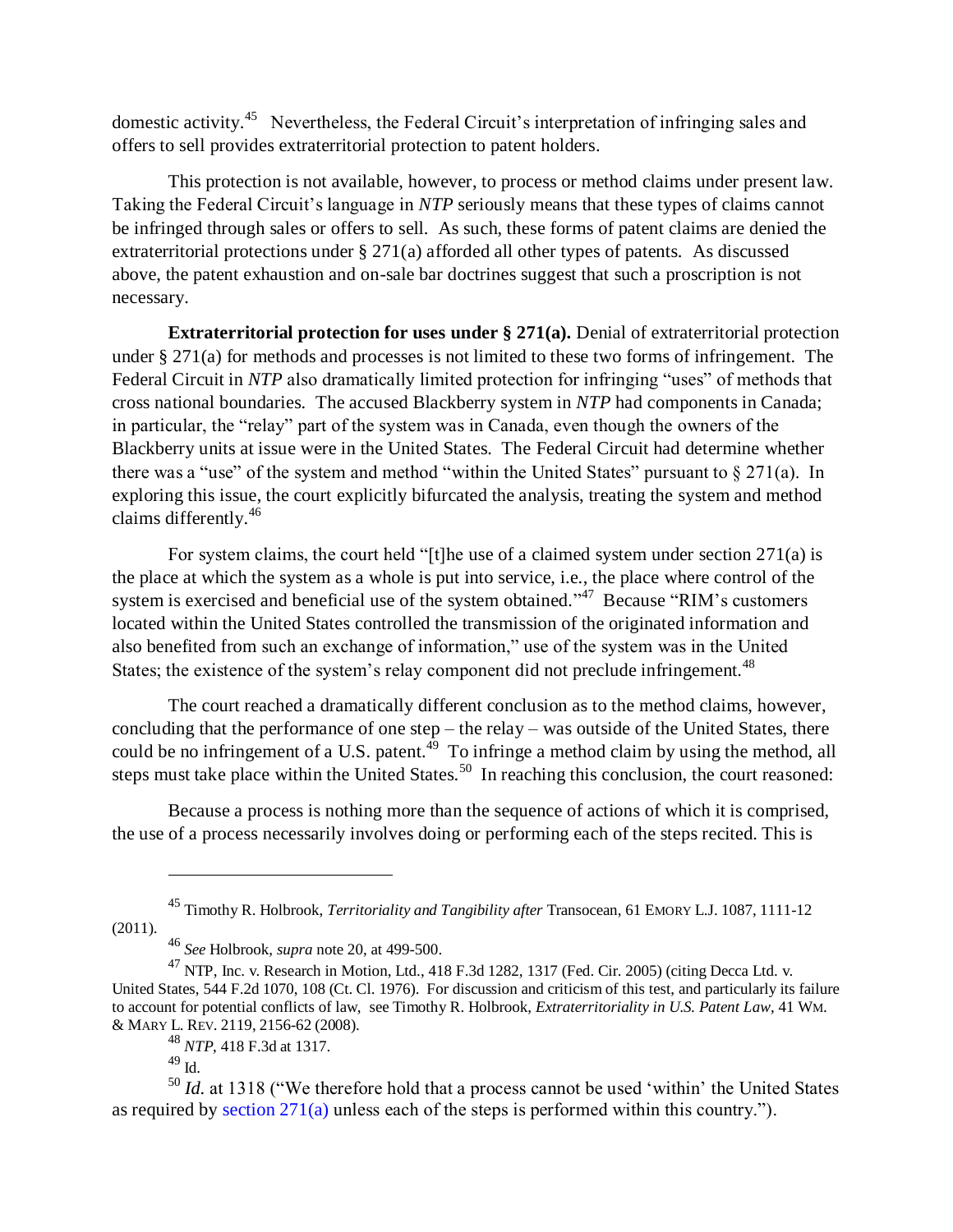unlike use of a system as a whole, in which the components are used collectively, not individually.<sup>51</sup>

The court thus created a rule specific to method claims, precluding any extraterritorial protection for the use of systems that cross national borders. Such a limitation is particularly striking given that the court, in the same decision, effectively limited method claims to infringing uses only. The reasoning also does not seem terribly persuasive: why is the use of the system in the United States, based on the user, but not the *method*, when the user is who puts the method into operation? In other words, there is no apparent reason why the "control and beneficial use" test could not also apply to method claims.

**Extraterritorial protection under § 271(f)**. That there is any extraterritorial protection afforded under § 271(a) may be surprising given the language of that provision. In contrast, 35 U.S.C. § 271(f) specifically provides extraterritorial protection for U.S. patent holders.<sup>52</sup> It does so by making it an act of infringement to export all or substantially all of the components of the invention, or a component with no substantial non-infringing use, outside of the United States, intending that the component or components will be assembled outside of the United States in a way that would have infringed if inside the United States.<sup>53</sup> The provision thus creates liability for exportation of parts of the invention and necessarily provides a lever for U.S. patent holders to regulate foreign markets.

Just as with  $\S 271(a)$ ,  $\S 271(f)$  states that it applies to patented inventions; it does not delineate which types of inventions it covers. The Federal Circuit has been all over the map as to this sections application to method claims. In *Eolas Technologies Inc. v. Microsoft Corp.,* the court concluded that software could be a component under this provision.<sup>54</sup> The court reasoned that statutory language of § 271(f) "uses the broad and inclusive term 'patented invention,'" and "did not limit section 271(f) to patented 'machines' or patented 'physical structures."<sup>55</sup> Instead, "every form of invention eligible for patenting falls within the protection of secrion 271(f)." In answering whether software could be a "component," the court noted that "[b]y the same token, the statute did not limit section 271(f) to 'machine' components or 'structural or physical components.' Rather every component of every form of invention deserves the protection of  $§ 271(f).^{56}$ 

<sup>51</sup> *Id.* at 1317.

<sup>52</sup> Microsoft Corp. v. AT&T Corp., 550 U.S. 437, 442 (2007) ("§ 271(f) is an exception to the general rule that our patent law does not apply extraterritorially").

 $^{53}$  35 U.S.C. § 271(f)(1) & (2). For a discussion of the reasons § 271(f) was adopted, see Timothy R. Holbrook, *Territoriality Waning? Offering in the United States to Sell an Invention Abroad*, 37 UC DAVIS L. REV. 701, 719-21 (2004).

<sup>54</sup> 399 F.3d 1325, 1338-39 (Fed. Cir. 2005).

<sup>55</sup> *Id.* at 1338, 1339.

<sup>56</sup> *Id.* at 1339. The Supreme Court ultimately disagreed with *Eolas* in *Microsoft v. AT&T*, holding that software in the abstract could not be a "component" and that a "component" required some physical instantiation. *Microsoft*, 550 U.S. at 449 ("Until it is expressed as a computer-readable 'copy,' e.g., on a CD-ROM, Windows software—indeed any software detached from an activating medium—remains uncombinable. It cannot be inserted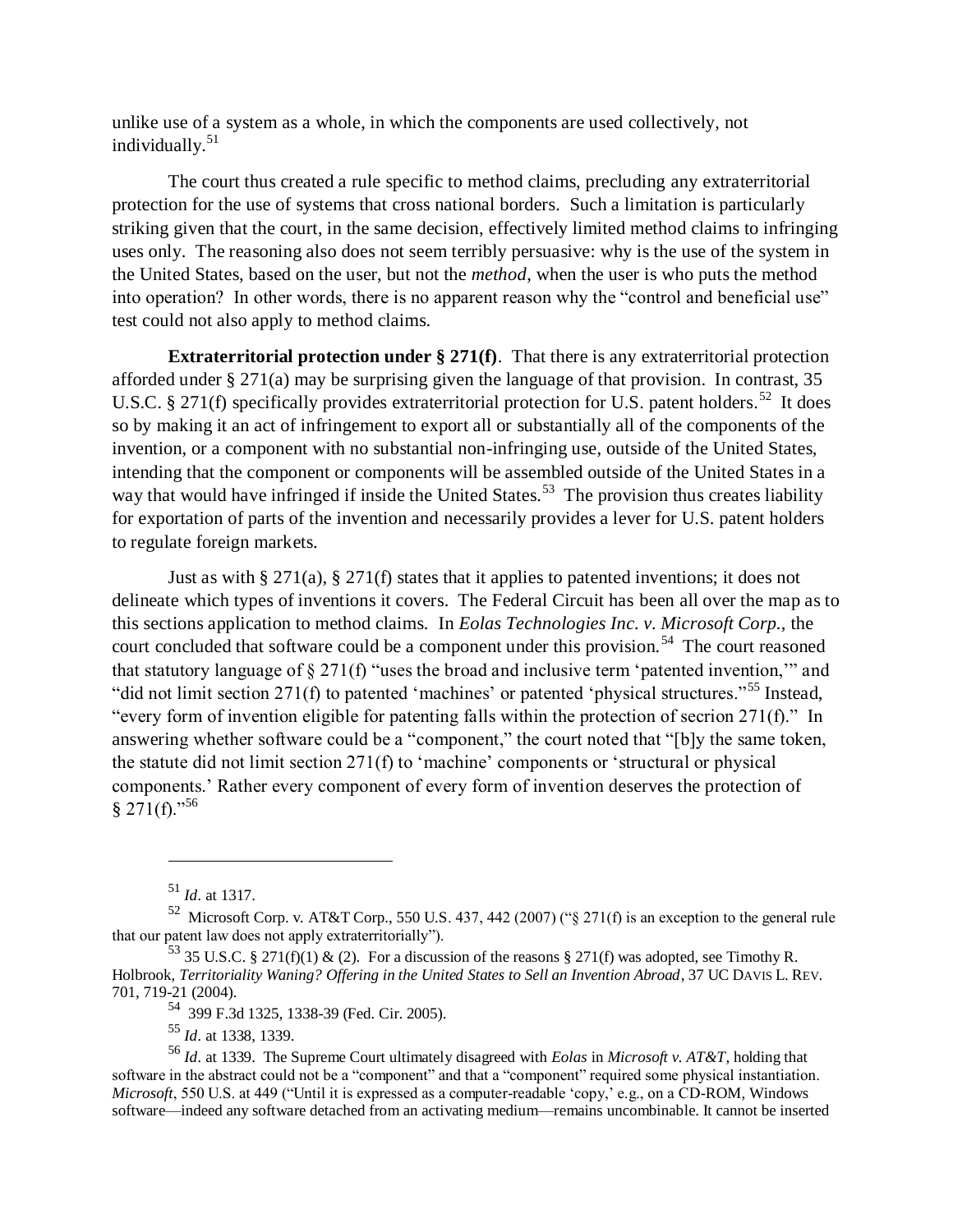The language in *Eolas* suggesting that § 271(f) applied to methods was not necessary to the decision and constituted dicta. The court subsequently expressed skepticism as to the applicability of § 271(f) to method claims in *NTP*. In finding that there was no infringement under § 271(f) by the Blackberry system, the court stopped short of holding that the provision was inapplicable to method claims. It did note, however, that "it is difficult to conceive of how one might supply or cause to be supplied all or a substantial portion of the steps of a patented method in the sense contemplated by the phrase 'components of a patented invention' in section  $271(f).$ <sup>57</sup>

The court subsequently held, however, that § 271(f) could apply to method claims. Specifically, in *Union Carbide Chemicals & Plastics Technology Corp. v. Shell Oil Co.*, the court held that there was infringement when a catalyst used in a patented process was exported for use in that process. The court relied upon the analysis in *Eolas* regarding the broad language used in § 271(f) to support its holding<sup>58</sup> and distinguished *NTP* on the basis of its facts.<sup>59</sup> Thus, the court answered the question of  $\S 271(f)$ 's applicability to method claims definitively in the affirmative.

But such clarity was short-lived. Four years later, the Federal Circuit took the issue en banc in *Cardiac Pacemakers, Inc. v. St. Jude Medical, Inc.*, holding that § 271(f) was inapplicable to process claims.<sup>60</sup> The court reasoned that a "component" of a claimed method is a step in the given method or process, not a physical things.<sup>61</sup> The court viewed this distinction as "critical to the meaning of the statute and dooms [the] argument" that  $\S 271(f)$  applied to method claims. The court contrasted  $\S 271(f)(2)$  with its parallel provision,  $\S 271(c)$ , in which the statute specifically distinguishes between components for machines, manufactures, combinations and compositions and materials or apparatuses for use in patented processes. <sup>62</sup> This distinction led the court to conclude that "Congress clearly believed that a 'component' was separate and distinct from a 'material or apparatus for use in practicing a patented process."<sup>63</sup> Considering the components of methods to be intangible steps, the court also reasoned that the requirement for the component to be supplied is a "physical impossibility."<sup>64</sup> The court rejected language from the legislative history suggesting that § 271(f) did apply to methods, and then

 $\overline{a}$ 

<sup>63</sup> *Id.* at 1363-64.

<sup>64</sup> *Id.* at 1364.

into a CD-ROM drive or downloaded from the Internet; it cannot be installed or executed on a computer. Abstract software code is an idea without physical embodiment, and as such, it does not match § 271(f)'s categorization: 'components' amenable to 'combination.'"). The Supreme Court also declined to answer the question of whether § 271(f) applied to method claims. *Id.* at 452 n.13 ("If an intangible method or process, for instance, qualifies as a 'patented invention' under § 271(f) (a question as to which we express no opinion), the combinable components of that invention might be intangible as well.").

<sup>57</sup> *NTP*, 418 F.3d at 1322.

<sup>58</sup> 425F.3d 1366, 1379 (Fed. Cir. 2005).

<sup>59</sup> *Id.* at 1379-80.

 $^{60}$  576 F.3d 1348, 1359 (Fed. Cir. 2009) (en banc in relevant part).

<sup>61</sup> *Id.* at 1362 ("Thus, a component of a tangible product, device, or apparatus is a tangible part of the product, device, or apparatus, whereas a component of a method or process is a step in that method or process.").

 $62$  *Id.* at 1363.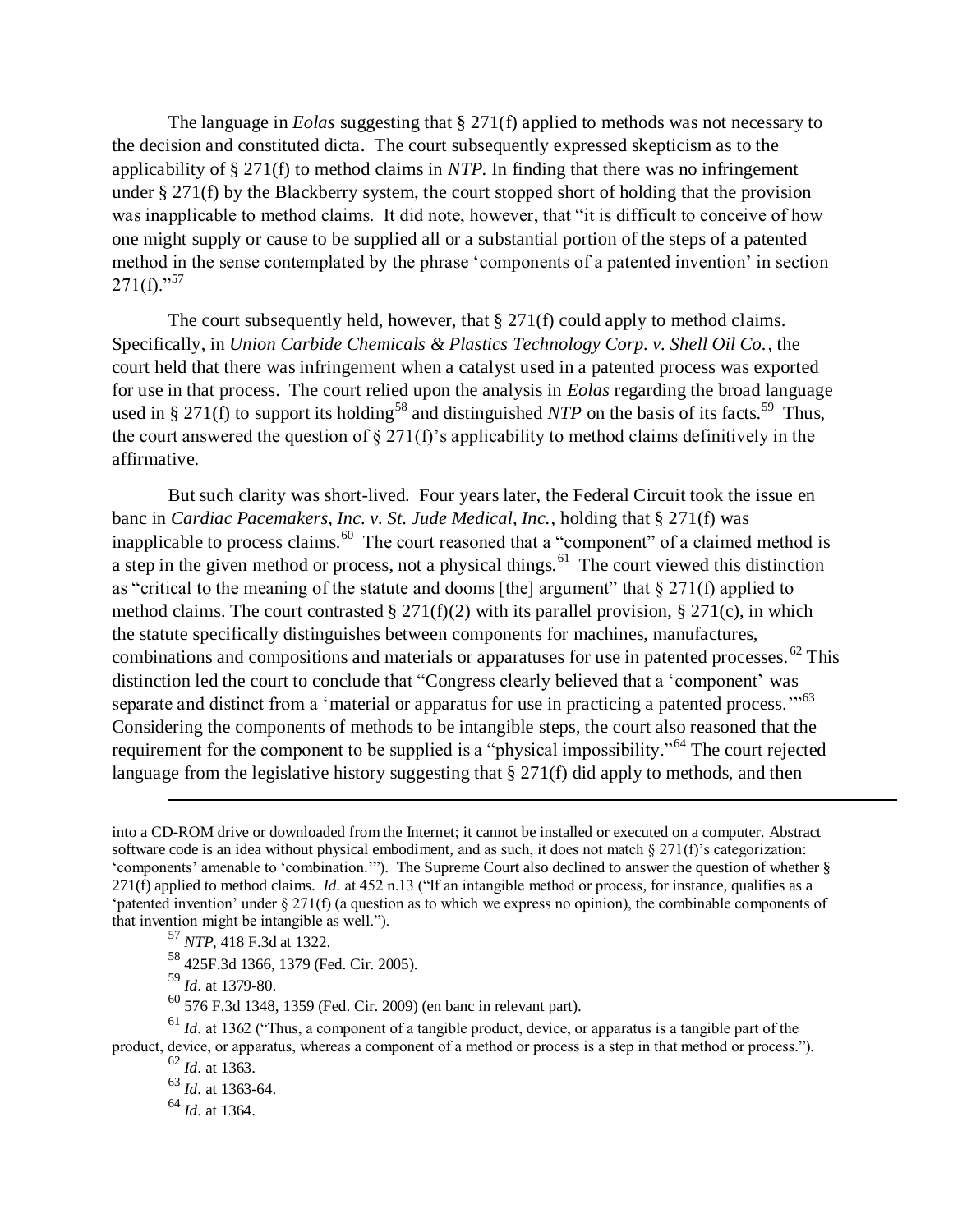bolstered its conclusion by applying the presumption against the extraterritorial application of U.S. patent law.<sup>65</sup> The court therefore found that the export of implantable cardioverter defibrillators for use in the patented method did not infringe §271(f).

Given that the court decided this issue *en banc*, the inapplicability of § 271(f) remains the law if and until the Supreme Court or Congress intervene, neither of which seem likely in the near term. Consequently, method and process claims again have been treated exceptionally by the court's interpretation of neutral statutory language in ways that undermine the protections afforded to such claims.

#### *3. Divided Infringement Scenarios*

<span id="page-14-0"></span>Method claims are also treated exceptionally – and afforded less protection – in the context of what has come to be known as "divided infringement" scenarios of infringement.<sup>66</sup> This situation arises when the patented invention is utilized by multiple parties.<sup>67</sup> This scenario can arise easily on the internet, when the user of an invention may not actually own all the constituent parts of the claimed invention. In this case of multiple-users utilizing the invention, the Federal Circuit has again bifurcated system and method claims, to the detriment of protection for claimed processes.

To infringe a method claim, generally all of the steps of the method must be performed by a single entity.<sup>68</sup> The slight exception of this rule is when the acts of others can be attributable to a single entity.<sup>69</sup> Such attribution can arise when one party is the agent of another, when a party is contractually obligated to perform a step or steps, or when there is a joint enterprise among the parties. $\frac{70}{2}$ 

<sup>68</sup> Akamai Techs., Inc. v. Limelight Networks, Inc., 786 F.3d 899, (Fed. Cir. 2015); Aristocrat Techs. Australia Pty Ltd. v. Int'l Game Tech., 709 F.3d 1348, 1362 (Fed. Cir. 2013); Golden Hour Data Sys., Inc. v. emsCharts, Inc., 614 F.3d 1367, 1380–81 (Fed. Cir. 2010); Muniauction, Inc. v. Thomson Corp., 532 F.3d 1318, 1329 (Fed. Cir. 2008); BMC Resources, Inc. v. Paymentech, L.P., 498 F.3d 1373, 1378–79 (Fed. Cir. 2007). *But see Akamai*, 786 F.3d at 915-16 (Moore, J., dissenting) (criticizing majority for "divorc[ing] patent law from mainstream legal principles by refusing to accept that  $\S 271(a)$  includes joint tortfeasor liability. The majority's rule creates a gaping hole in what for centuries has been recognized as an actionable form of infringement.").

## <sup>69</sup> *Akamai*, 786 F.3d at 909.

 $^{70}$  *Id.* at 904. As the court noted, technically the "joint enterprise" version of divided infringement claims was not at issue in the appeal, so *Akamai* was "not the appropriate vehicle to adopt joint enterprise liability." *Id.* at 904 n.1.

<sup>65</sup> Id.

<sup>66</sup> *See* Mark A. Lemley et al., *Divided Infringement Claims*, 33 AIPLA Q.J. 255 (2005).

<sup>67</sup> *Id.* at 246. Lemley et al. treats transnational scenarios, such as that found in the *NTP* case, discussed *supra* notes [x]-[x] and accompanying text, as another variation of "divided" infringement claims, although in the *NTP* context, infringement is divided between jurisdictions and not actors.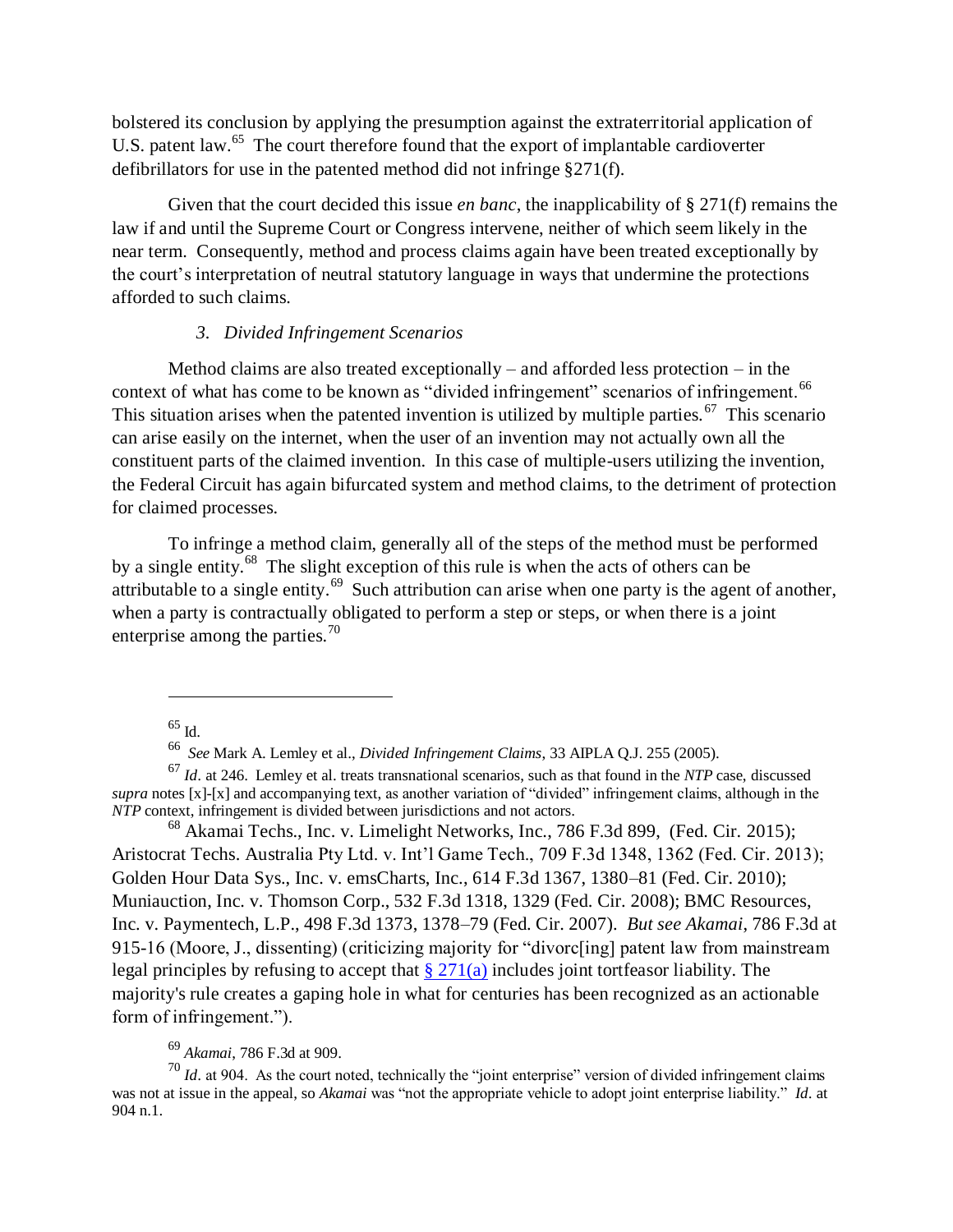The court treats divided infringement as to system claims completely differently, however. Drawing on *NTP*'s "control and beneficial use" test for determining the locus of infringement, the Federal Circuit has also adopted that rule to discern *who* is using the infringing system, even if that user does not own all of the system's components.<sup>71</sup> Specifically, the Federal Circuit held that "to 'use' a system for purposes of infringement, a party must put the invention into service, i.e. control the system as a whole and obtain benefit from it.<sup> $272$ </sup> There can be an infringing use of a system, even when the user is not in possession of all of the elements of the patented system, so long as the user was using every element.<sup>73</sup>

Of course, the distinction between infringing uses of process and system claims finds no textual support in the statute. It also isn't clear why a method claim could not be infringed under the same reasoning as a system claim – the method is "used" when someone puts it into service by demonstrating control and beneficial use. Indeed, this bifurcation risks a loss of public notice as to what constitutes infringement by adding a level of complexity to the law. Such bifurcation assumes actors in the market can discern not only whether they infringe the patent claims as a matter of claim construction but also the distinction between system and method claims as articulated in the case law.<sup>74</sup> Likely, every day users of the Blackberry system or the billing system in *Centillion* would not realize that *the very same actions* infringe a system claim but not a method claim.

### *4. Subject Matter Eligibility*

<span id="page-15-0"></span>If there was one area of patent law where it seemed appropriate to treat different categories of inventions differently, one would think it would be assessing patent eligibility under 35 U.S.C. § 101. The statute delineates four, albeit capacious, categories of inventions: processes, machines, manufactures, and compositions of matter.<sup>75</sup> These four categories suggest that inventions should fall into one of these categorical buckets (although they could fall into more than one<sup>76</sup>).

Indeed, prior to the recent onslaught of Supreme Court cases dealing with § 101, the Supreme Court was always careful to place an invention into one of the categories. In *Diamond v. Chakrabarty*, the Supreme Court was careful to identify which category the invention fell

<sup>71</sup> Centillion Data Sys., LLC, v. Qwest Comms. Int'l, Inc., 631 F.3d 1279, 1283-84 (Fed. Cir. 2011) (relying on *NTP* test to determine who is system user).

<sup>72</sup> *Id.* at 1284. The court found a "use" in *Centillion* both for the on-demand and standard versions of the claimed system because the customer initiated use of the system and obtained the resulting benefit. *Id.* Qwest, however, did not "use" the system because it never put the system into operation, although it maintained possession of the back-end processing elemets of the system. *Id.* at 1286.

<sup>73</sup> *Id.*at 1284.

<sup>74</sup> Timothy R. Holbrook and Mark D. Janis, *Patent Law's Audience*, 97 MINN. L. REV. 72, 120 (2012).

 $^{75}$  35 U.S.C. § 101.

<sup>&</sup>lt;sup>76</sup> Diamond v. Chakrabarty, 447 U.S. 303, 309-10 (1980) (holding that genetically modified bacterium is both a manufacture and composition of matter).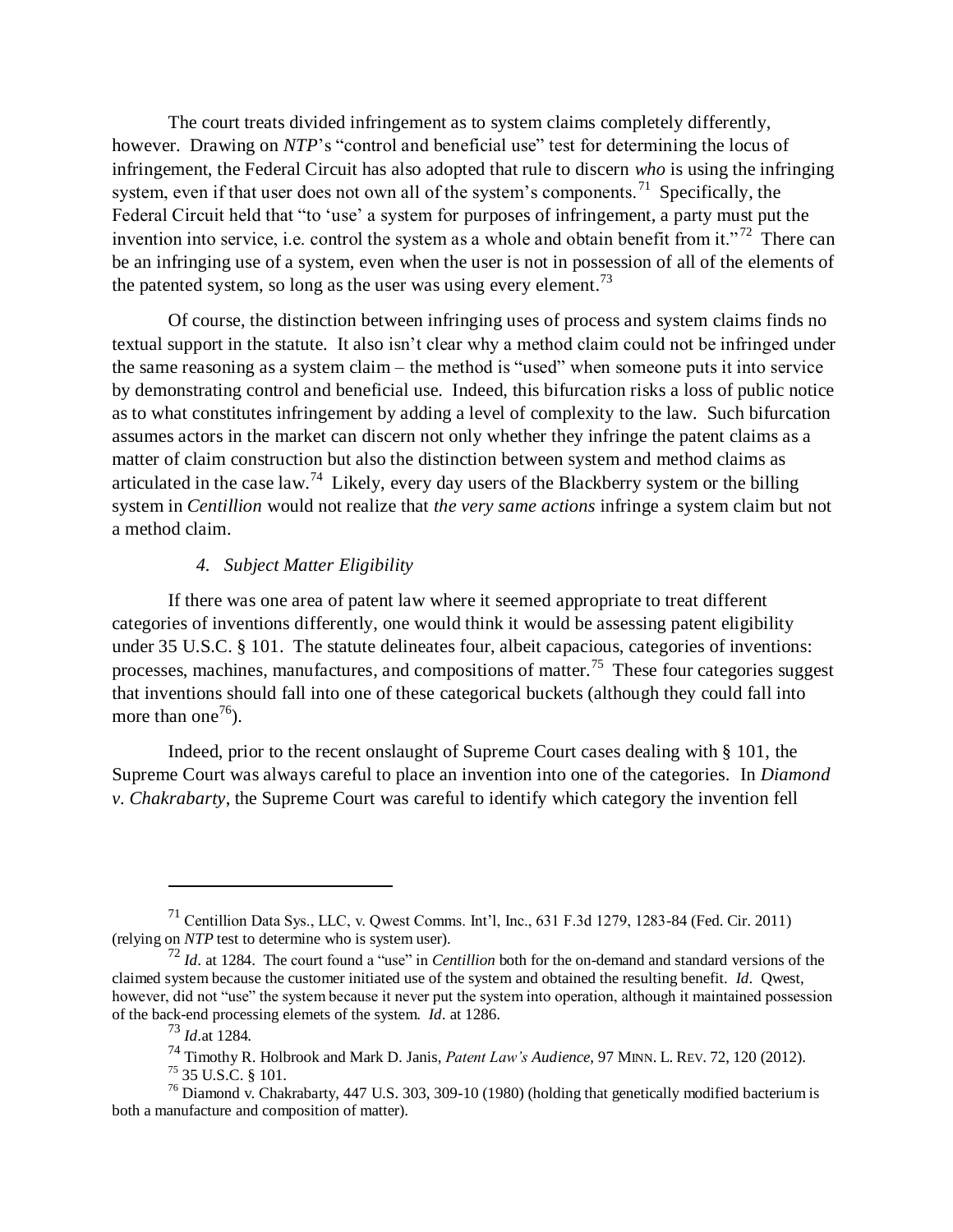into.<sup>77</sup> Much of the Supreme Court's discussion in *Diamond v. Diehr* involved the history of patents on processes.<sup>78</sup> [start]

Even the Federal Circuit was careful to denote which category an invention fell into. Aside from some loose language in *State Street Bank* that was later rejected, the court took pains to place an invention into a particular category. This analysis can be seen most clearly in the court's decision in *In re Nujiten*, dealing with the patentability of a water-marked signal. [start]

It is unsurprising that method claims have caused the greatest consternation in terms of patent eligibility. Because the method covers something intangible, the Supreme Court noted in *Flook* that "[t]he line between a patentable 'process' and an unpatentable 'principle' is not always clear. Both are 'conception[s] of the mind, seen only by [their] effects when being executed or performed."<sup>79</sup> Because methods can be removed from some of the physical aspects of other types of inventions, it is unsurprising that many of the Supreme Court decisions on § 101 have involved method and process claims.<sup>80</sup> Indeed, the articulation of concerns with "preemption" of an idea seems well-rooted in the nature of process claims.

<span id="page-16-0"></span>Nevertheless, the Supreme Court's methodology in *Alice v. CLS Bank* effectively rejects any of the distinctions found in § 101. Instead, the Court first focused on the method claims of the patent at issue, concluding that the claims were directed towards an abstract idea and that they lacked an inventive concept. The Court then, in essence, "lumped and dumped" the system and medium claims, noting that they "are no different from the method claims in substance."<sup>81</sup> The Court warned that treating the claims separately would risk making eligibility depend on how one drafts the claims. $82$ 

In the context of § 101, however, the distinctions between the forms of inventions can actually matter. Minimally, as I and a co-author have explored elsewhere, the Court's treatment of different claims ignores what could be key aspects of the claim itself.<sup>83</sup> Indeed, the Court's concerns about drafting tricks must have limits. At some level, there must be a way to claim a truly innovative creation that removes it from the "abstract idea" and transforms it, via the inventive concept, into a patent eligible invention. Much of this would be driven by claim drafting. [more here]

<sup>77</sup> *Id.*

<sup>78</sup> 450 U.S. 175, 182-85 (1981).

<sup>79</sup> Parker v. Flook, 43 U.S. 584, 589 (1978).

<sup>80</sup> *See generally* Timothy R. Holbrook and Mark D. Janis, *Patent-Eligible Processes: An Audience Perspective*, 17 VAND. J. ENT. & TECH. L. 349, 354-58 (2015) (discussing chronology of Supreme Court cases relating to process claims).

Alice Corp. Pty. Ltd. v. CLS Bank Int'l, 134 S. Ct. 2347. 2360 (2014).

<sup>&</sup>lt;sup>82</sup> *Id.* ("The method claims recite the abstract idea implemented on a generic computer; the system claims recite a handful of generic computer components configured to implement the same idea. This Court has long "warn[ed] ... against" interpreting § 101 "in ways that make patent eligibility 'depend simply on the draftsman's art.' " Mayo, supra, at ––––, 132 S.Ct., at 1294 (quoting Flook, 437 U.S., at 593, 98 S.Ct. 2522); see id., at 590, 98 S.Ct. 2522 ("The concept of patentable subject matter under § 101 is not 'like a nose of wax which may be turned and twisted in any direction ...' ").

<sup>83</sup> Holbrook and Janis, *supra* note [80,](#page-16-0) at [x]/